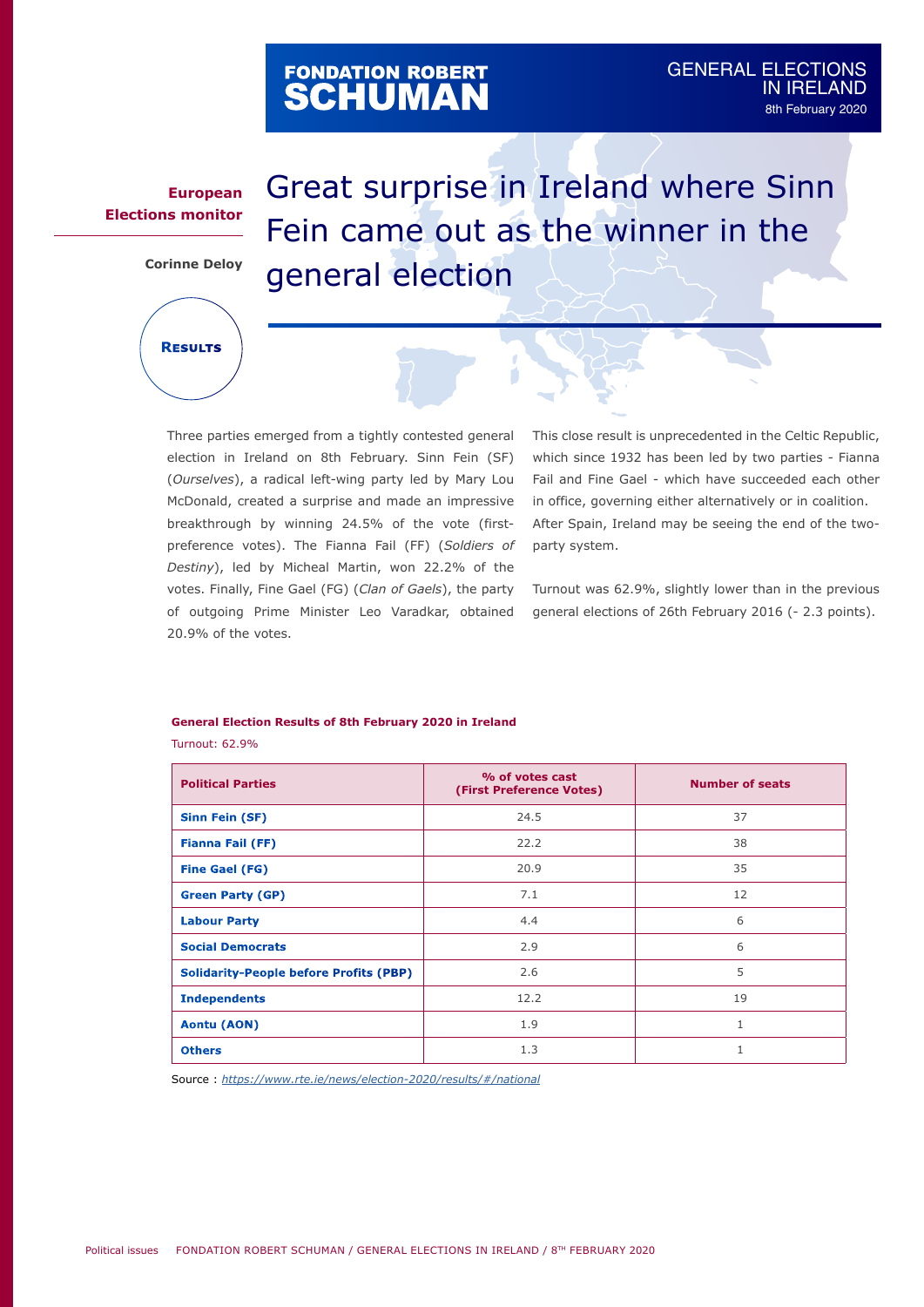02

The formation of the future government is likely to be a difficult exercise. Fine Gael and Fianna Fail have each ruled out an alliance with Sinn Fein, in particular because of its links with the Irish Republican Army (IRA), a paramilitary organisation engaged in an armed struggle against the British presence in Northern Ireland. For its part, Sinn Fein has ruled out negotiating with the two parties without a commitment on their part to hold a referendum on the reunification of Ireland within the next five years.

"*Can Fianna Fail and Fine Gael now reverse their position? Is it politically viable for these two parties to exclude Sinn Fein from talks to form a government on the basis of the projected figures?*" asked Micheal Lehane, a political journalist with the *Irish Broadcasting Corporation* (RTE) after the election. "*Sinn Fein is now a mainstream party and it will be very difficult for Fine Gael and Fianna Fail to continue their policy of exclusion in the medium term against the Republican Party*," said Kevin Doyle, a journalist with the daily *The Irish Independent*.

The *Taoiseach* (Prime Minister) Leo Varadkar, who was himself outdone by a Sinn Fein candidate in his constituency of West Dublin (he retains his seat as a Member of Parliament), made the mistake of putting Brexit at the heart of his election campaign. He welcomed the fact that he had avoided the reestablishment of a physical border between his country and Northern Ireland despite the United Kingdom's exit from the European Union. "*We have a Brexit agreement and after the positive vote of British MPs on the text, it is now certain that the UK will leave the European Union on 31st January. However, Brexit is not done. In fact, we are only at half time. It is now a matter of negotiating a free trade agreement between the European Union and the United Kingdom that protects our jobs, our businesses, our rural communities and our economy*," he repeated. According to exit polls, a minority of Irish people cast their vote according to this issue. Varadkar, who was asking his compatriots for a "*strong mandate*," lost his bet.

The campaign, and therefore the vote, was structured around domestic themes: "*What we call the three Hs:*  *health, housing and homelessness*" in the words of Noelle O'Connell, director of *The European Movement Ireland*. According to *Focus Ireland*, the number of homeless people (about 10,000 people) has quadrupled in Ireland in the last five years.

Leo Varadkar highlighted the economic results achieved by his government: strong growth (6.3%, the highest in the European Union), almost full employment (the unemployment rate has been divided by three in eight years), rising wages and purchasing power, healthy state of finances: the State budget, in deficit by 12% in 2011, is now in surplus and the debt stands at 63% of GDP (120% in 2012). "*If the outcome of the poll depended on Leo Varadkar's European policy, he would win easily but people want change*," said Jon Tonge, a political scientist from the University of Liverpool. On the one hand voters showed that Brexit was already a thing of the past for them, on the other, the Prime Minister was able to see at his expense that you do not win elections on a balance sheet.

For its part, Sinn Fein has positioned itself on all domestic issues, not hesitating to propose rent freezes, the launch of an ambitious plan to build 100,000 housing units over five years, major public investment plans in health and transport, and higher taxes on businesses and wealthier citizens. This programme has enabled it to position itself as the only real political force against the two traditional parties that have dominated Ireland for many decades.

Sinn Fein's rise is all the more impressive given that the party fielded only 42 candidates in the 8 February general election, roughly half the number of candidates from each of the two "big" parties. Moreover, it did not exceed 10% of the vote in the local elections of 24 May and received 11.68% of the votes in the European elections held on the same day (Fine Gael received 29.59% of the votes and Fianna Fail 16.55%).

"*I do not accept the exclusion or the talks to exclude our party, which now represents a quarter of the electorate. This exclusion is fundamentally undemocratic (...) The political establishment, by which I mean Fianna Fail and Fine Gael, are in denial. The position of the leaders*